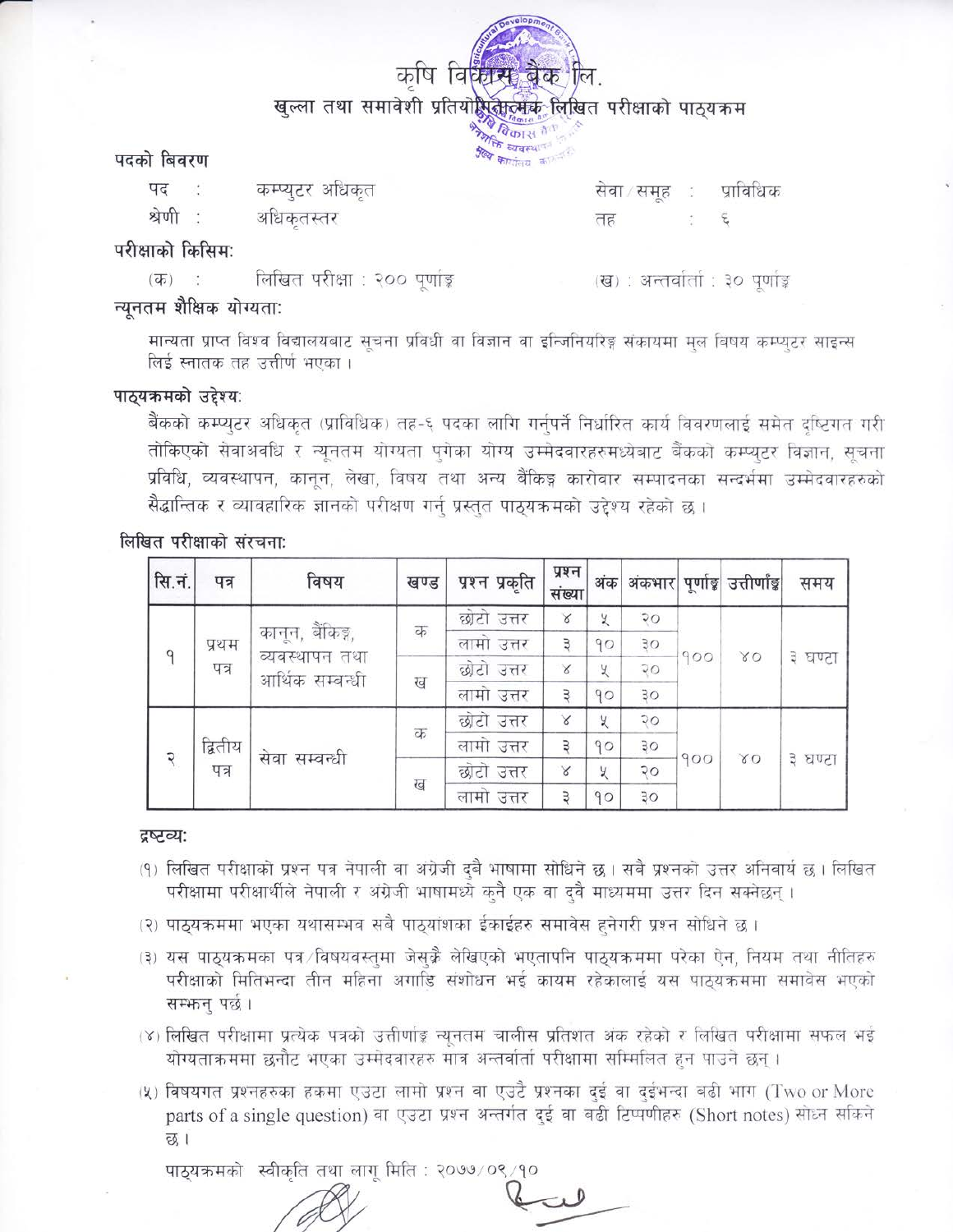# प्रथम-पत्र : कानुन, बैकिङ्ग, व्यवस्थापन तथा आर्थिक सम्वन्धी

| खण्ड-कः कानून तथा बैंकिङ्ग सम्वन्धी |  | छोटा उत्तर              | ४ प्रश्न XX अंक = २० |  |  |
|-------------------------------------|--|-------------------------|----------------------|--|--|
|                                     |  | लामा उत्तर              | ३ प्रश्न ४१० अंक =३० |  |  |
|                                     |  | पाठ्यक्रमको इकाई बिभाजन |                      |  |  |
| बंदा न.                             |  |                         |                      |  |  |
| प्रश्न संख्या                       |  |                         |                      |  |  |

- ऐन, नियम: नेपाल राष्ट्र बैंक ऐन, २०५८, बैंक तथा वित्तीय संस्था सम्बन्धी ऐन, २०७३, बैंकिङ्ग कसुर तथा  $(9)$ सजाय ऐन, २०६४, सम्पत्ति शद्बीकरण (मनी लाउण्डरिङ्ग) निवारण ऐन, २०६४, कम्पनी ऐन, २०६३, विद्युतिय (इलेक्टोनिक) कारोबार ऐन, २०६३ तथा नेपाल राष्ट्र बैंकबाट जारी एकिकत निर्देशन सम्बन्धी जानकारी।
- बैंकिङ्ग प्रणाली: अवधारणा, विकासक्रम, बैंकका प्रकार तथा कार्यहरु, नेपालको आर्थिक विकासमा बैंकिङ्ग  $(2)$ क्षेत्रको महत्व, वर्तमान अवस्था, केन्द्रीय बैंकको स्थापना, भूमिका, काम, कर्तव्य र अधिकार, नेपालमा बैंकिङ्ग क्षेत्रको वर्गीकरण तथा बैंक तथा वित्तीय संस्थाहरुको काम, कर्तव्य र अधिकार, बैकिङ्ग क्षेत्रको सम्भावना, अवसर तथा चनौतिहरु, बैंकिङ्ग व्यवसायमा जोखिम र न्युनीकरणका उपायहरु ।
- **बैंकिङ्ग सेवाहरुः** निक्षेप सेवा, कर्जा सेवा, विप्रेषण, प्रतितपत्र, बैंक जमानत कारोवारको अवधारणा, महत्व र  $(3)$ प्रकार, कोष र गैह कोषमा आधारित कारोवारहरु, कर्जा चक्र, कर्जाको वर्गीकरण, Branchless Banking, Any Branch Banking System (ABBS), Mobile Banking, Internet Banking, SWIFT, Debit Card, Credit Card, ATM, PoS, QR code, Online account, Good for Payment Cheque, Manager's Cheque, Locker, Financial Literacy, Digital Literacy, Kisan Credit Card/Apps, Opportunities and Challenges of Digital Banking in Nepal, बैंकिङ्ग शब्दावली (Banking Terminology)।
- कृषि विकास बैंक लि.: बैंकको स्थापना, विकासकम, कार्यप्रकृति, दूरदृष्टि, ध्येय, उद्देश्य, संगठनात्मक संरचना,  $(\gamma)$ कारोवारको अवस्था, वासलातको आकार, विद्यमान सबल एवं दुर्बल पक्ष तथा अवसर र चुनौतिहरु, कृषि विकास बैंक लि. कर्मचारी सेवा विनियमावली, २०६२, बैंक तथा वित्तीय संस्थामा कार्यरत कर्मचारीले पालना गर्नपर्ने आचरण तथा अनुशासन ।

|               | ४ प्रश्न XX अंक = २०<br>छोटा उत्तर<br>खण्ड-खः<br>व्यवस्थापन र आर्थिक सम्वन्धी<br>३ प्रश्न X 90 अंक =३०<br>लामा उत्तर<br>पाठ्यक्रमको इकाई बिभाजन |  |  |  |
|---------------|-------------------------------------------------------------------------------------------------------------------------------------------------|--|--|--|
|               |                                                                                                                                                 |  |  |  |
| बंदा न.       |                                                                                                                                                 |  |  |  |
| प्रश्न संख्या |                                                                                                                                                 |  |  |  |

- (1) Management: Organization concept, Structure, objectives & principles, Communication System, Organization change & development, Organization cultural, Organization governance, Management concept, Principles, Types & Functions, Key management process, Current issues of management, Management Information System and its comportance, Time Management, Crisis Management, Conflict Management, Change Management, Knowledge Management, Record Management, Stress Management
- (2) Human Resource Management: Concept, function and importance of HRM, HR Planning, Recruitment & selection, Training & development, Job description, Job specification & Job analysis, Motivation, Reward& Punishment, Performance appraisal, Career Planning, Employee ethics, Human Resource Information System, Moral values, Retirement & Socialization, Industrial Relation & Collective Bargening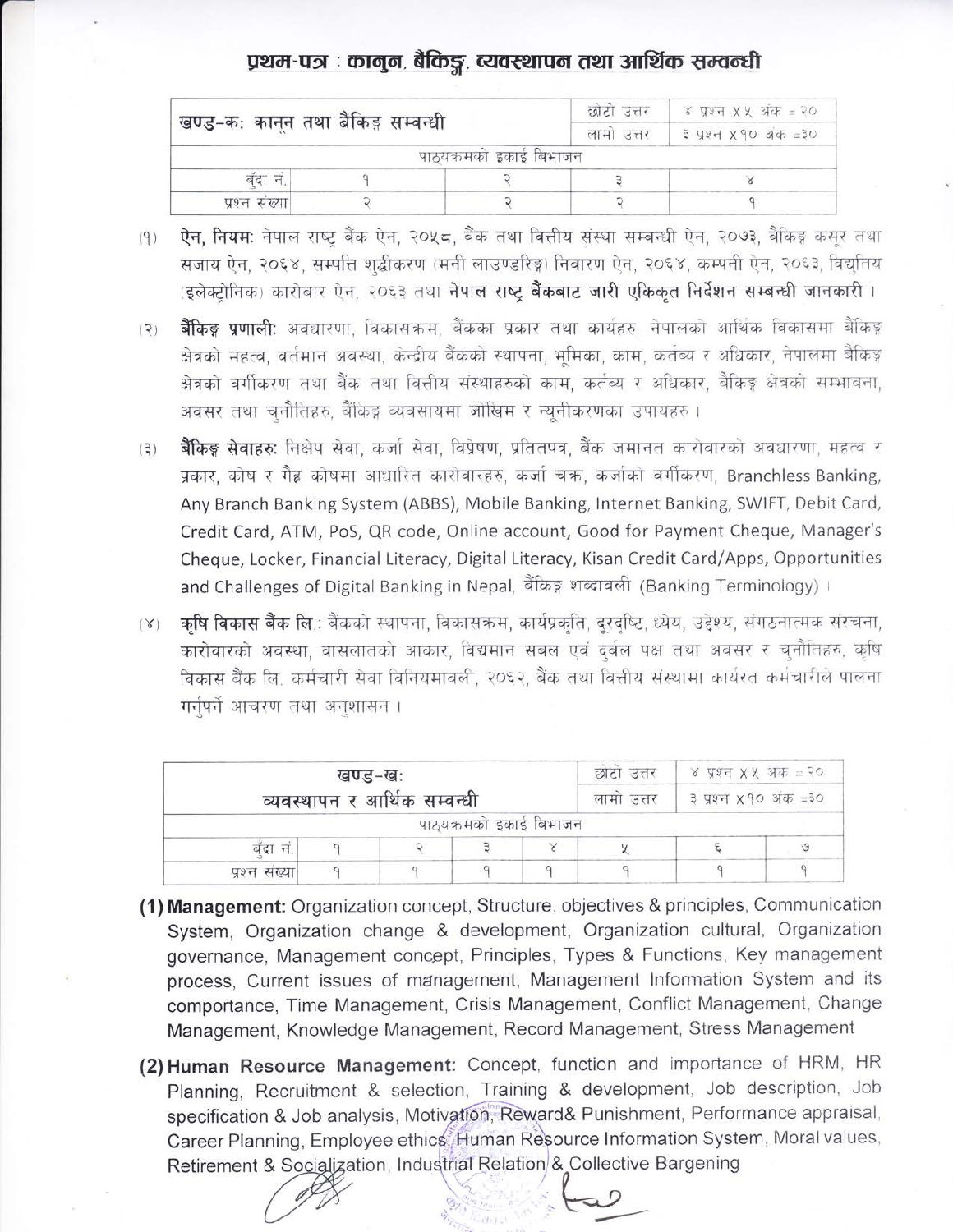- (3) Economics: Characterstics of Nepalese economy, GDP, National lncome, Percapita lncome, lnterest Rate, lnflation, lnvestment, Saving, Government Securities, Balance of Payment, Money market, Capital market.
- (4) Strategic & Risk Management: Strategic planning framework, Strategy formulation process and methods, SWOT analysis, Risk Management Concept, ldentification, Types, Measurement, Cyber securities, lT risk management techniques and strategies, Contingency planning and management.
- (5) Project Management: Concept, Project identification, formulation, appraisal, implementation, monitoring,evaluation and control.
- (6) Fiscal & Monetary policy: Concept, feature, objectives and instruments of monetary policy& fiscal policy.
- (7) lnformation Technology: Computer System (lnput Device, Output Device), Operating System, Application software, MS office system, lnternet, lntranet, Extranet and e-mail system, Database management system, Hardware, Networking, Backup, Related threats. Need of core banking system (CBS) in banking business, lmportance & related risks of CBS in banking institution.

# द्वितीय-पत्र : सेवा सम्वन्धी

|               | खण्ड-कः सेवा सम्वन्धी | छाटा उत्तर             | ४ प्रश्न XX अंक = २०  |  |  |
|---------------|-----------------------|------------------------|-----------------------|--|--|
|               |                       | लामा उत्तर             | ३ प्रश्न x 90 अंक =३० |  |  |
|               |                       | पाठयक्रमको इकाई बिभाजन |                       |  |  |
| बंदा न        |                       |                        |                       |  |  |
| प्रश्न संख्या |                       |                        |                       |  |  |

#### (1) Gomputer organization and architecture

- a. Basic computer lnstruction (Memory reference, Resister reference)
- b. The instruction set, the number of bits used to represent various data types, l/O mechanisms, memory addressing techniques
- c. Structure and Function (Data processing, data storage, data movement, control)
- Designing and performance (pipelining, onboard L1 & L2 cache, branch prediction,)
- Computer components
- RISC/CISC architecture
- Parallel processing -SISD/MISD/SIMD/MIMD
- Clusters: Configuration, benefits
- Von Neumann/Harvard Architecture
- Simplified lnstructional Computer (SlC) Ť.
- k. Input/ Output organization: I/O module function, I/O mapping

### (2) Design and analysis of algorithm

a. Properties of functions: Monotonicity, and basic properties of Boolean functions.

Inment<sub>o</sub>

 $\mathbb{R}^n$  ,  $\mathbb{R}^n$  .

 $\frac{1}{2}$ 

- b. Clustering.
- c. Minimum Spanning Tree
- d. Proximity of Distributions
- e. Streaming algorithms.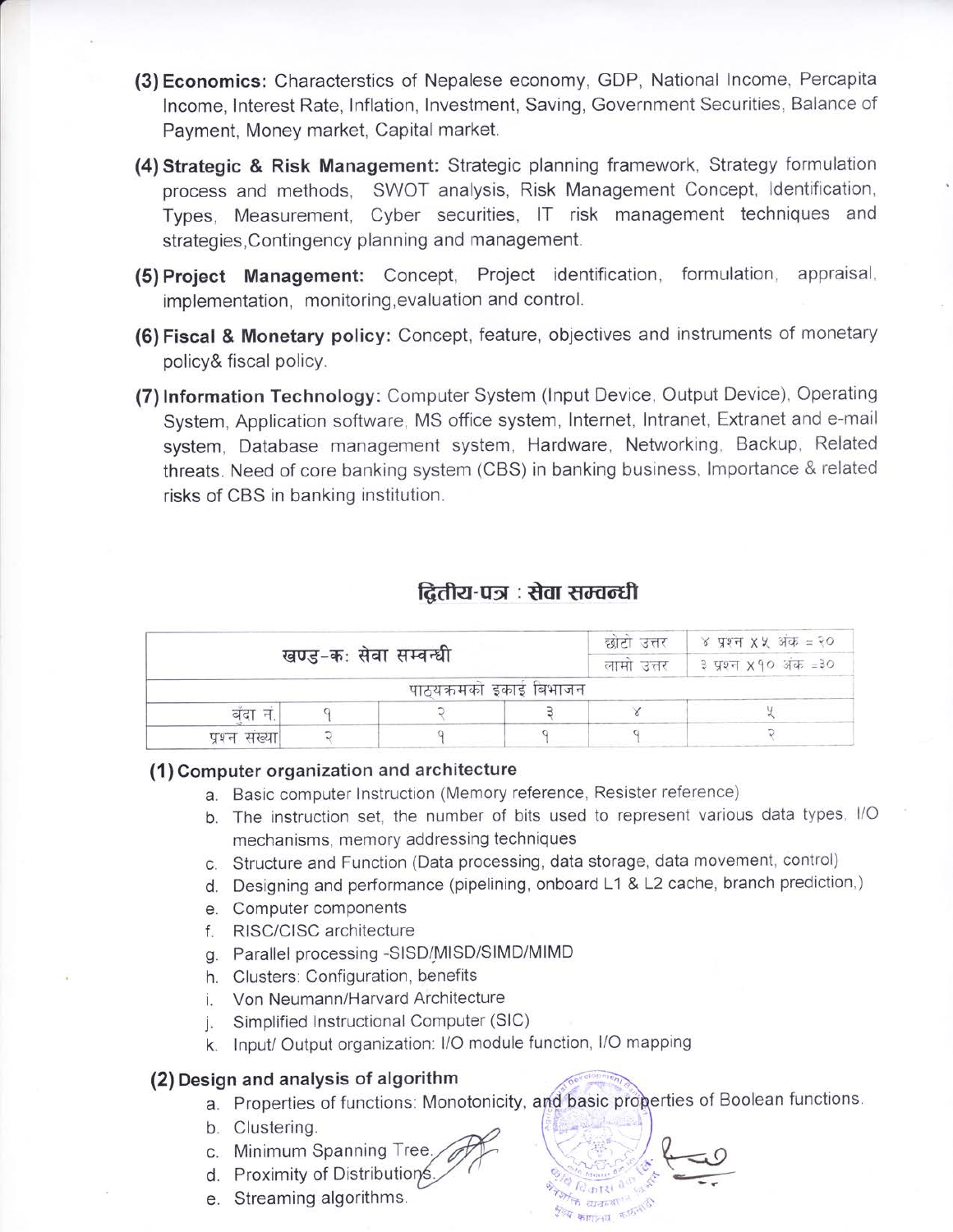#### (3) Artificial lntel ligence

- a. Agents in Artificial lntelligence
- b. Difference between Al (Artificial lntelligence), Bl (Business lntelligence) & Machine learning.
- c. Search and optimization, Neural Networks, Languages, Probabilistic methods for uncertain reasoning
- (4) Digital Design: Digital and Analog Systems. Number Systems, Logic Elements, Combinational Logic Circuits, Sequential Logic, Arithmetic Circuits, MSI Logic Circuits, Registers and Counters, lC logic families
- (5) Software Engineering Principles:Software Architecture, Data Design, Software design: Design for reuse, design for change, design notations, design evaluation and validation, Software Architecture, Context diagram and DFD, Object Modeling: Object-Oriented Concept, Object Structure, Object Feature, Class and Object, Use Case Diagram, State Diagram, Event Flow Diagram, Software quality attributes, Software process model, Process iteration, Data and object models, Multiprocessor architecture, System design: Real-time operating systems, Monitoring and control systems, Planning verification and validation, System testing: Component testing, Test case design, Test automation, Software Risk, Risk identification, Software productivity, Quality management: quality assurance, Statistical software quality assurance, Software reliability, Capability Maturity Model lntegration (CMMI).

|                       | छोटो उत्तर             | ४ प्रश्न XX अंक = २०<br>। ३ प्रश्न x 90 अंक =३० |  |  |  |
|-----------------------|------------------------|-------------------------------------------------|--|--|--|
| खण्ड-खः सेवा सम्वन्धी | लामा उत्तर             |                                                 |  |  |  |
|                       | पाठयक्रमको इकाई बिभाजन |                                                 |  |  |  |
| बँदा नं.              |                        |                                                 |  |  |  |
| प्रश्न संख्या         |                        |                                                 |  |  |  |

#### (1 ) lnformation security

- a. Goals of lnformation Security
- b. Challenges and Constraints, Cyber Threats: Cyber Warfare-Cyber Crime-Cyber Terrorism-Cyber Espionage
- c. Cyber Security Vulnerabilities and Cyber Security Safeguards: , vulnerabilities in software, System administration, Complex Network Architectures, Open Access to Organizational Data, Weak Authentication, Unprotected Broadband communications, Poor Cyber Security Awareness. Cyber Security Safeguards- Overview, Access control, Audit, Authentication, Biometrics, Cryptography, Deception, Denial of Service Filters, Ethical Hacking, Firewalls, lntrusion Detection Systems, Response, Scanning, Security policy, Threat Management.
- d. Securing Web Application, Services and Servers:Basic security for HTTP Applications and Services, Basic Security for SOAP Services, ldentity Management and Web Services, Authorization Patterns

#### (2) Database systems and lmplementation

Concepts: Common Data types, concept of Tables, Fields, Records, Relationships and Indexing Data Abstraction and Data Independence, Schema and Instances, Concepts of DDL, DML and DCL, Data Models: Logical, Physical and Conceptual, E-R Model, Entities and Entities sets, Relationship and Relationship sets. Strong and Weak Entity Sets, Attributes and Keys, E-R

 $\stackrel{\textstyle\sim}{\sim}$